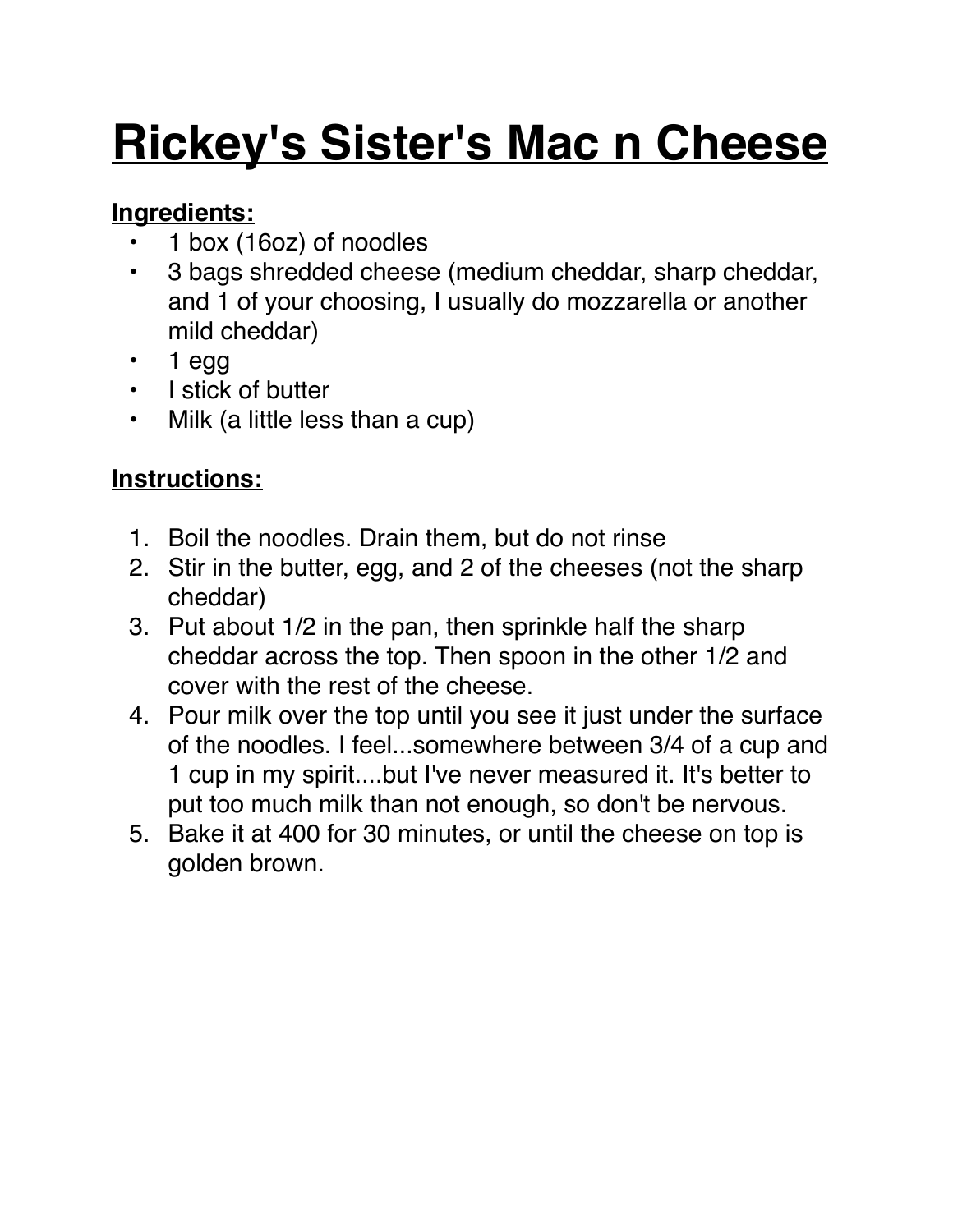### **Kharifa's Choose Your Own Adventure: Crispy Skin Salmon Edition**

### **Ingredients:**

-Salmon fillets with skin -cooking spray (Choose additional ingredients based on which flavor you want)

- **Honey Mustard**
- Honey
- Mustard (Dijon w/ seeds for bougie status)
- Apple cider vinegar (optional)
- **Lemon Dill**
- Lemon
- 1-2 cloves of garlic (minced)
- Dill weed (2-3 teaspoons)
- 1-2 tablespoons of melted butter
- Himalayan sea salt (to taste)
- Red pepper flakes (optional)
- **Lazy**
- Herb salt
- Red pepper flakes (optional)

### **Directions :**

- Preheat toaster oven (or regular oven) to 380 degrees
- Spray baking sheet/ casserole dish/whateveryou-can-stick-in-the-oven with cooking spray
- Sprinkle sea salt over the baking sheet (especially where the salmon will be). Don't put too much.
- Lay the salmon skin side down on top of the sea salt
- Combine ingredients for preferred flavor profile and pour over fish (cover all exposed sides)
	- If making the Lemon Dill then reserve some of the sauce and baste the fish again when there's about 3 minutes of cook time left
- Pop fish into the oven for 10-12 minutes (cook for additional 2-3 minutes if fish is thicker than 1.5 inches)
- Serve skin side up to preserve crispy skin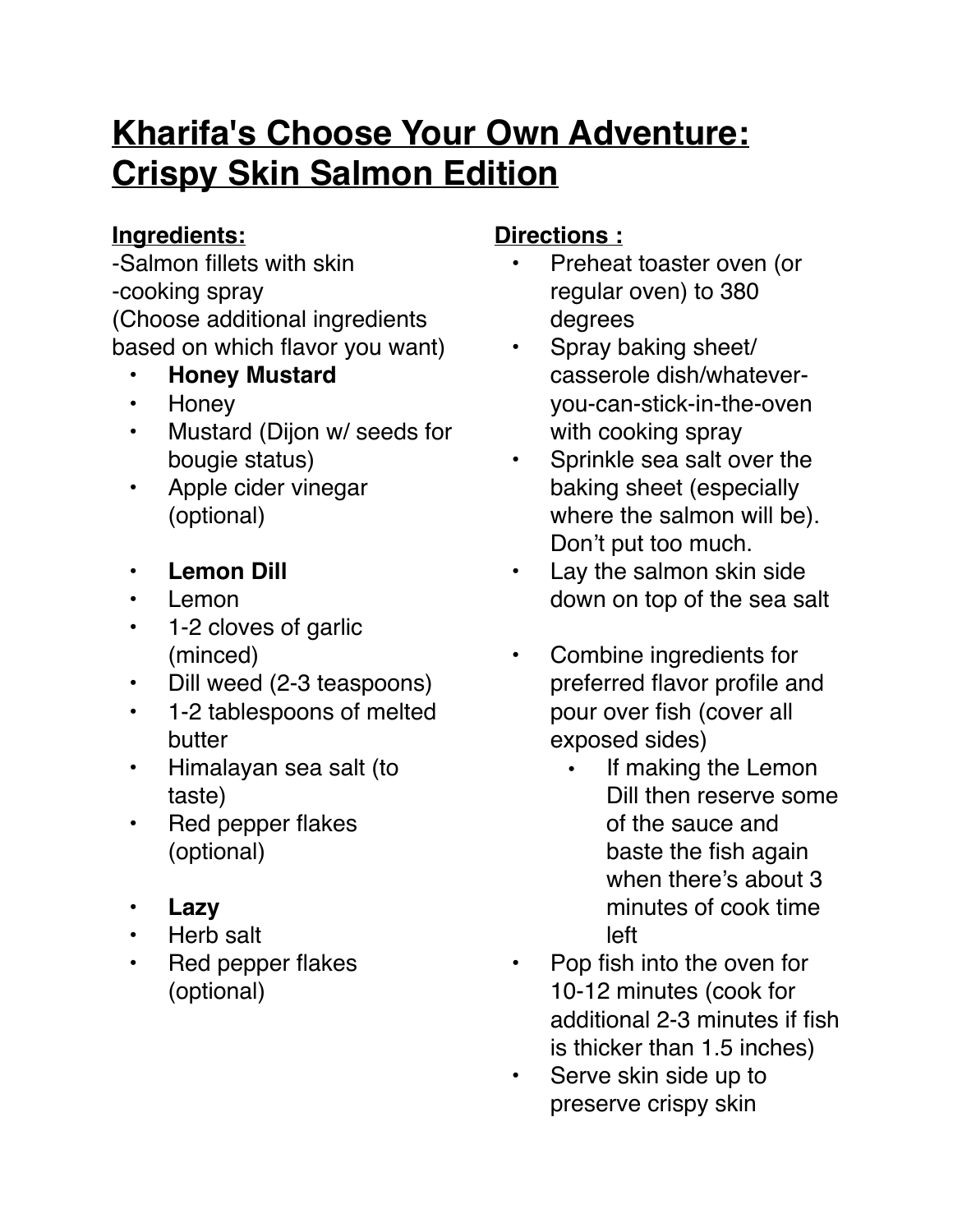### **Ekta brings a Taste of South India: Coconut Chicken Curry**

### **Ingredients:**

Chicken 1.5lb

### **For the marinade:**

- Red Chilli powder or Paprika 2 tsp
- Turmeric powder 1 tsp
- salt to taste

### **For the curry:**

- Onion (medium size) 1
- Green chilli 4-5 or as many as you can handle. This can be thai chillies or serranos.
- Ginger 2 inch piece
- Garlic 4-5 large cloves
- Chilli powder or Paprika 1.5 tbsp or as much as you can handle
- Coriander powder 2 tbsp
- Fennel powder 2 tsp can get Fennel seeds and pound them to a powder
- Garam Masala Powder 2 tsp
- Tomato (medium size) 2
- Curry leaves 2 sprigs
- Thick coconut milk 3/4 cup
- Cilantro for garnish 2 sprigs
- Salt
- Oil any; I used olive oil

\*Note about the ingredients :

Most will be found in regular stores except the Curry leaves and Garam masala which are easily found in Indian Grocery Stores. There is not really any substitute for the Curry leaves but can be left out if not found.

For the Garam masala, you can either use 'curry' powder or whole cloves (3), green cardamom (2), cinnamon stick (2 inch) and dried bay leaves (2). Leaving it out will result in a different taste but would be fine.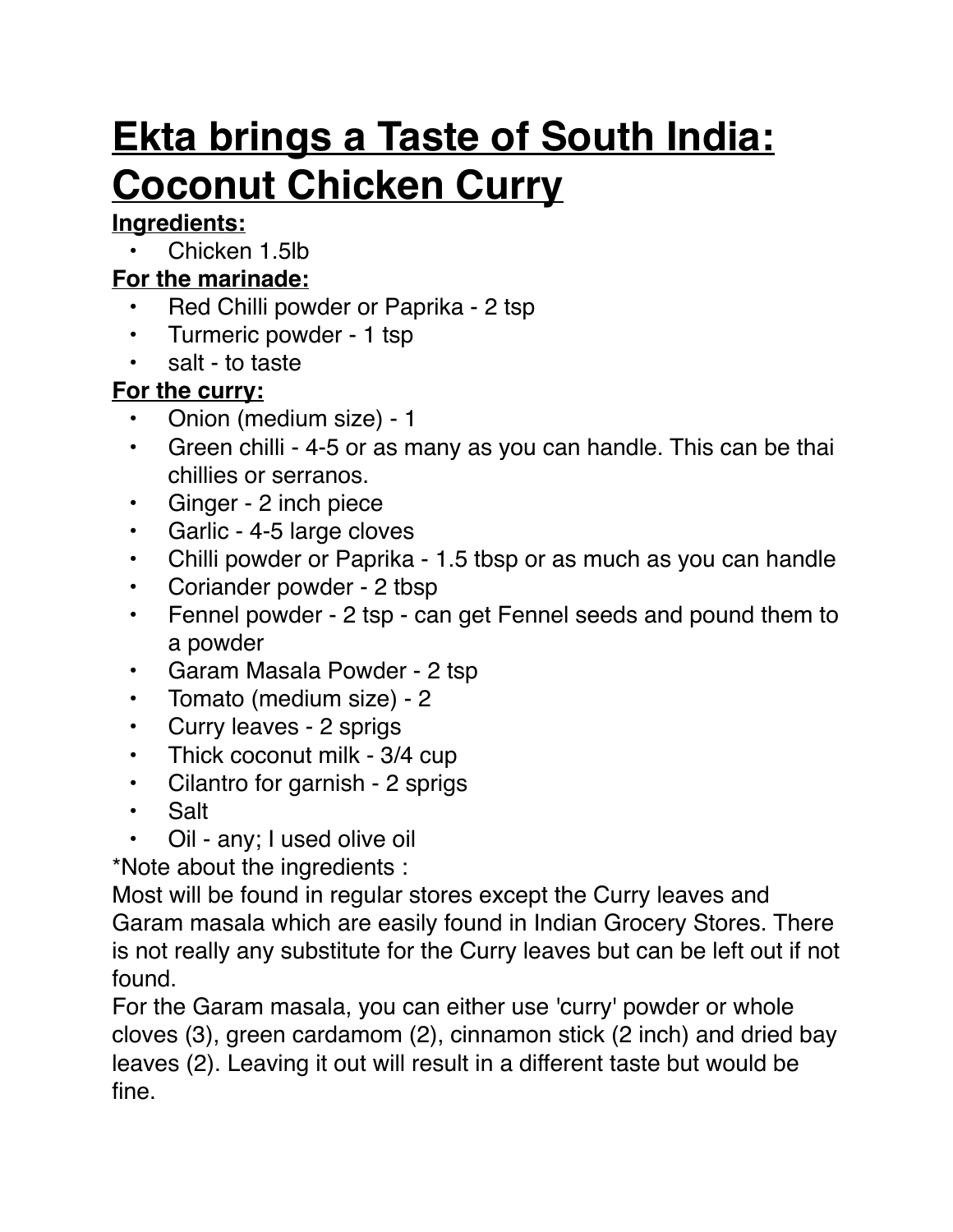#### **Directions:**

- Marinate the chicken with the ingredients listed above and keep it aside for 30 minutes
- Prep work:
	- Slice the onions and green chillies.
	- Make a paste out of the ginger and garlic.
	- Chop the tomatoes.
- Heat about 2 tbsp of oil in a deep pan.
- Add the curry leaves (watch out as they will splutter).
- Add onions and green chillies and saute till the onions turn soft.
- Add the ginger-garlic paste and keep sauteeing till the raw smell goes away and it all turns golden brown.
- Add all the powders turmeric, chilli/paprika, coriander, fennel and garam masala and saute for a minute on medium heat.
- Add the chopped tomatoes, mix well and cover and cook till they are done. Should take 5-8 minutes.
- Add salt as desired.
- Add the marinated chicken and mix well. Cook and cover on lowmedium heat till it starts giving out water. When it does, increase to medium heat and keep cooking till chicken is done and the gravy is semi-dry.
- Add 3/4 cup of coconut milk and cilantro. Mix well and adjust the salt.
- Allow it to simmer for a bit but keep an eye on it, if it's on too high heat, the coconut milk can curdle.
- Let it get to the consistency you would like. It's usually a semidry dish.
- Serve it with any Indian flatbread like naan or can be eaten with rice as well.
- Enjoy!

FYI: Indian store at Culver City, Santa Monica: [http://](http://www.samosahouse.com/) [www.samosahouse.com/](http://www.samosahouse.com/)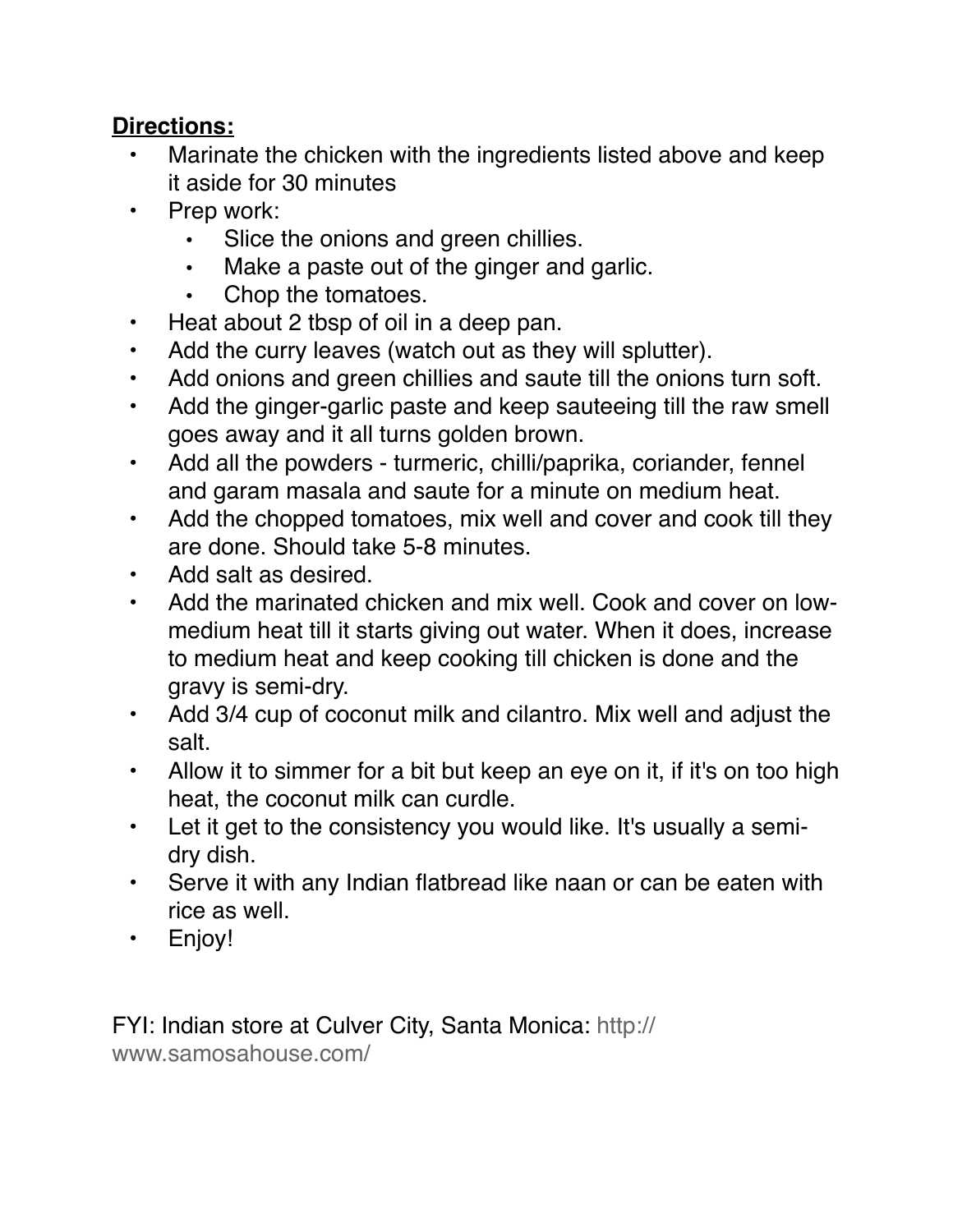### **Daniel's Ooey Gooey Tuna Melt**

### **Ingredients:**

- 4 slices of bread
- 1 can tuna (drained)
- 1/8 cup chopped onion
- 1/4 cup chopped celery
- 1/4 cup mayonnaise
- 1/2 tablespoon lemon juice
- Salt & pepper
- Pinch of red pepper flakes (or hot sauce)
- 2 or 4 slices of American cheese
- 2 tablespoon of butter

### **Directions:**

- Mix tuna, chopped onion, chopped celery, mayonnaise, lemon juice, salt, pepper, and red pepper flake (and/or hot sauce) in a small bowl
- Put tuna mixture on a slice of bread (Be sure not to overfill!)
- Top with 1 or 2 slices of American cheese
- Add second slice of bread on top
- Preheat frying pan on medium-low heat
- Once pan is starting to heat up, add about 1/2 tablespoon of butter onto the pan and swirl until butter has melted and covers the whole pan
- Lay tuna melt sandwich on frying pan and fry for 3-4 minutes until golden brown
- Once golden brown, remove the sandwich from the frying pan and add in extra [1/4 - 1/2](x-apple-data-detectors://0)tablespoon of butter
- Swirl until butter has melted and covers the pan
- Flip the tuna melt sandwich and fry the non-brown side for 3-4 minutes until golden brown
- Remove from pan and enjoy with any sides!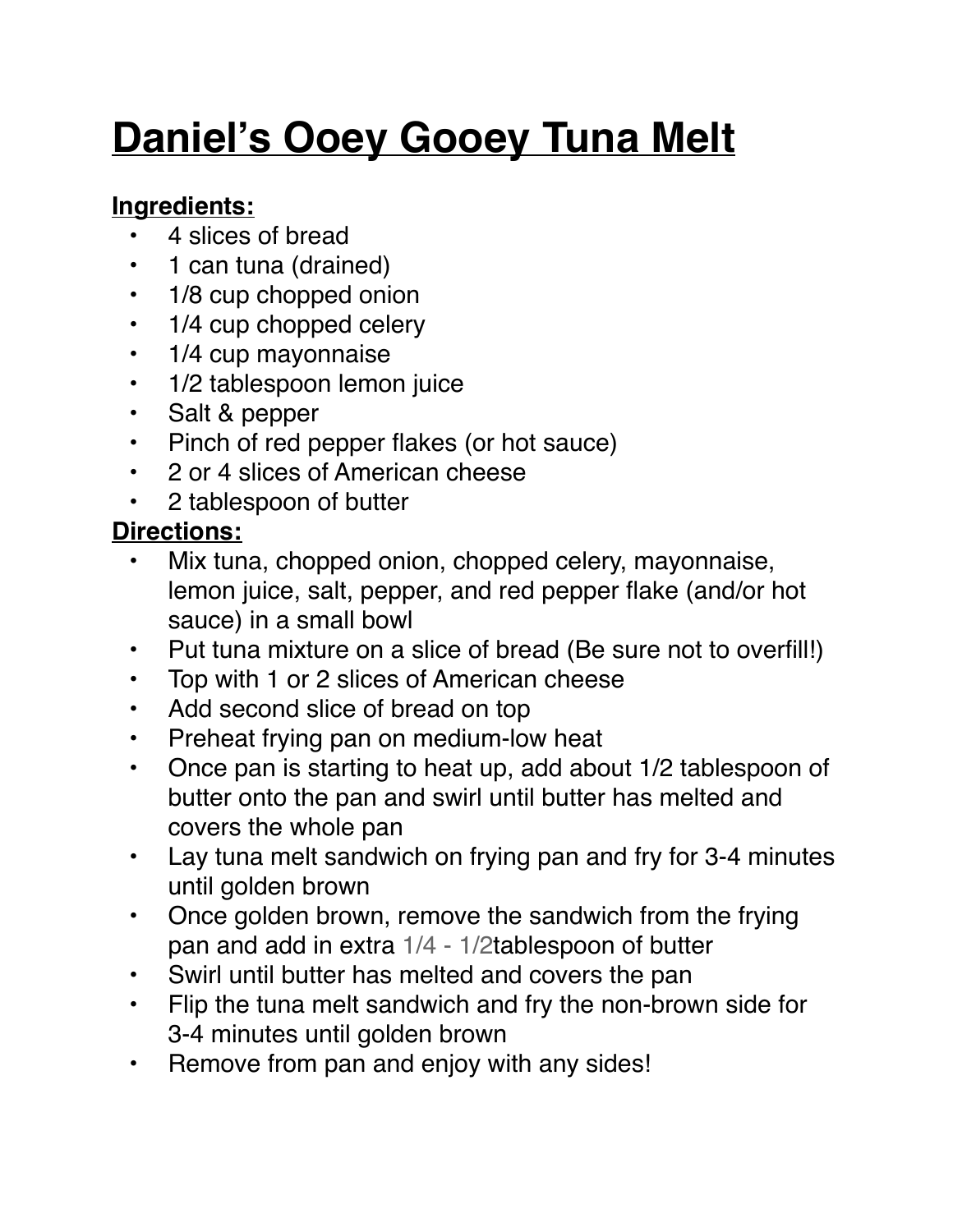## **Yen Ling's Gai Dan Tung Mai Yuk**

### **Ingredients:**

- 1 lb ground pork or beef
- 6 eggs
- ½ cup Soy Sauce
- ½ cup Xiaojing Chinese Cooking Wine or other cooking wine
- White pepper

### **Cookware:**

- Steamer
- Steamer rack
- Shallow round pan to fit in steamer

### **Directions:**

- Boil a pot of water to prep for steaming.
- Put the ground meat in a medium mixing bowl.
- Coat the top layer of the meat with some of the soy sauce, cooking wine, and pepper.
- Mix the meat with the seasoning.
- Coat the top layer of the meat again with some soy sauce, cooking wine, and pepper.
- Add 3 eggs.
- Mix everything together.
- Place the meat mixture in the shallow round pan.
- Crack 3 more eggs on the top. Drizzle some soy sauce on top.
- Place the pan in the steamer.
- Steam for 15 minutes.
- Eat with steamed rice.